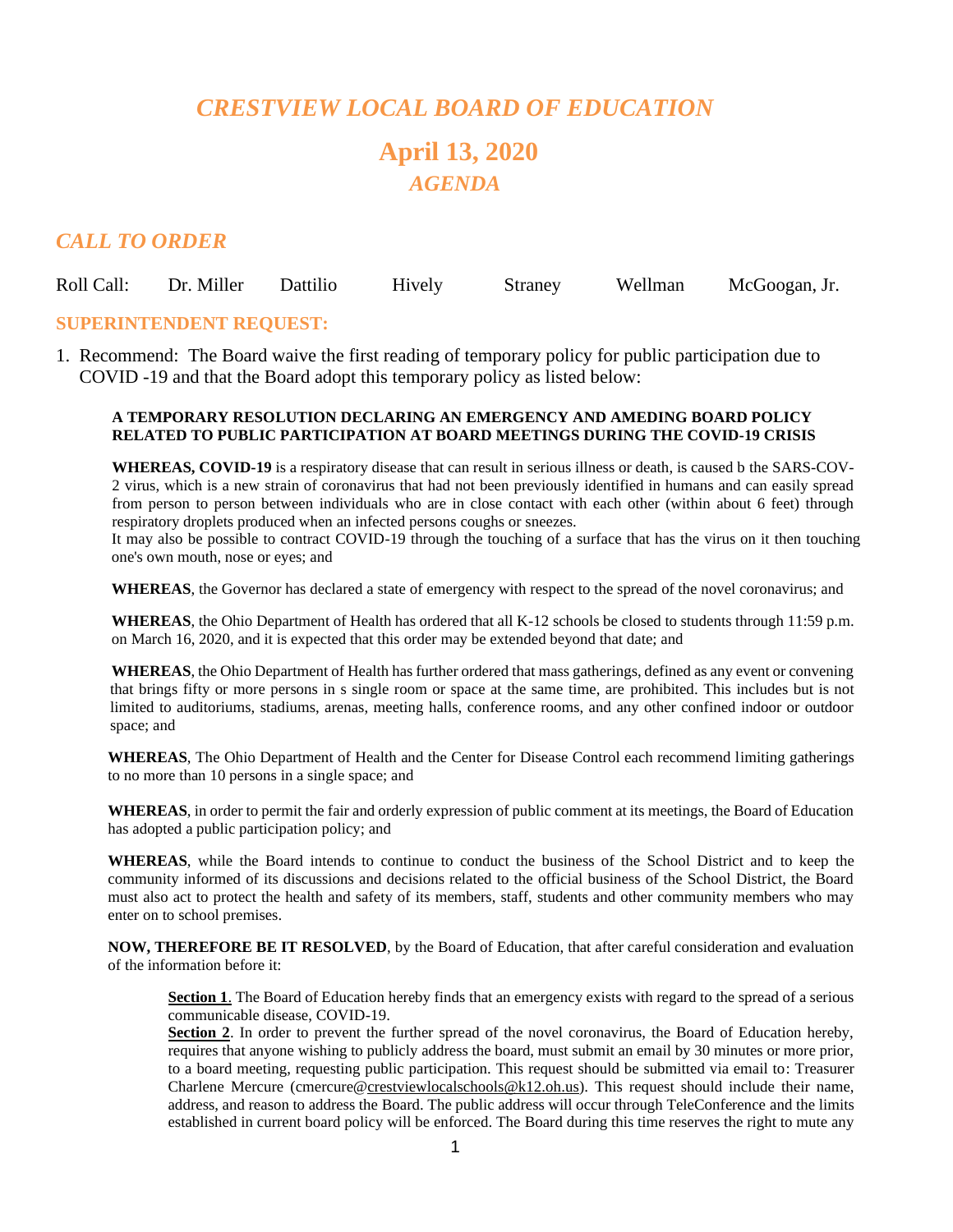individual speaking that violates the rules of open meetings. This resolution is in effect from the Governor's order dated March 16, 2020 @ 11:59 PM and any extension of orders until which time the Board can meet in person again. The adoption of this Resolution by a majority of the Board of Education stays into effect until reversed by the Governor's order. Such policy may be reinstated through a subsequent action taken by the Board of Education.

**Section 3.** In order to enable the Board of Education to continue with District operations during the public health emergency, the Board of Education may meet telephonically or through other electronic means, including conference calls or other meeting technology to conduct the public business. Any Emergency orders of the federal and*/*or state government are in effect limiting public gatherings. Such meetings will be properly noticed to the public through the established and usual method of notice to the public.

**Section 4**. In order to provide an opportunity for attendance by the public, news media, and requested notification of meetings via the technology utilized will be made available to the extent reasonably possible and feasible. The means of technology and information on how to access the meeting as a member of the public will be made available. The Board of Education intends to fully honor its obligations under the Open Meetings Act.

**Section 5**. The Board of Education hereby finds and determines that all formal actions relative to the adoption of this resolution were taken in an open meeting of this Board of Education, and that all deliberations of this Board of Education and of its committees, if any, which resulted in formal action, were taken in meetings open to the public, in full compliance with applicable legal requirements, including Section 121.22, ORC.

**Section 6.** This resolution shall be in full force from the Governor's Executive orders of March 16, 2020 @ 11:59 PM and immediately after its adoption and shall supersede any prior resolution or act of this Board of Education that may be inconsistent or duplicative with the provisions of this resolution. Once the state and federal orders are reversed, the procedures previously adopted by the board will be reinstated.

| Moved by ______, second by | . Vote yes: |                         | Vote no: |  |
|----------------------------|-------------|-------------------------|----------|--|
| Absent <sup>.</sup>        |             | Motion carried . Failed |          |  |

#### **NOTICE OF LIVE-STREAM MEETING OF THE CRESTVIEW LOCAL SCHOOL DISTRICT BOARD OF EDUCATION DURING STATE OF EMERGENCY AND PUBLIC HEALTH ORDERSRELATED TO COVID-19**

To comply with the Governor's orders of March 12, 14, and 23, 2020, related to the state of emergency related to COVID-19, and pursuant to related guidance issued by the Ohio Attorney General, April 13, 2020 meeting at 6:00 p.m. of the Crestview Board of Education will be live-streamed. The Board and community will receive an update from the Architects from 6:00 - 6:45 PM. The community can submit questions to the architect during this meeting using the chat feature 6:00 - 6:45 PM. The chat feature will not be available during the regular board meeting which will follow at 7:00 PM. Those wishing to address the board during its regular meeting must submit a request to Treasurer Charlene Mercure by 6:30 PM on April 13, 2020 via email at [cmercure@crestviewlocal.k12oh.us.](mailto:cmercure@crestviewlocal.k12oh.us) The request will include name and address of the participant, group affiliation if applicable, and topic.

The meetings can be accessed through the Zoom links below. Join Zoom Meeting [https://zoom.us/j/116284731](https://www.google.com/url?q=https://zoom.us/j/116284731&sa=D&ust=1586182177581000&usg=AOvVaw00_xghd1bI8XuLspeEGofe)

Meeting ID: 116 284 731

One tap mobile +19294362866,,116284731# US (New York) +13126266799,,116284731# US (Chicago) Dial by your location +1 929 436 2866 US (New York) +1 312 626 6799 US (Chicago) +1 301 715 8592 US +1 346 248 7799 US (Houston) +1 669 900 6833 US (San Jose) +1 253 215 8782 US

Meeting ID: 116 284 731 Find your local number: [https://zoom.us/u/adbX7wlzpK](https://www.google.com/url?q=https://zoom.us/u/adbX7wlzpK&sa=D&ust=1586182177581000&usg=AOvVaw0NAFImrGhlEwENSNsIBaqM)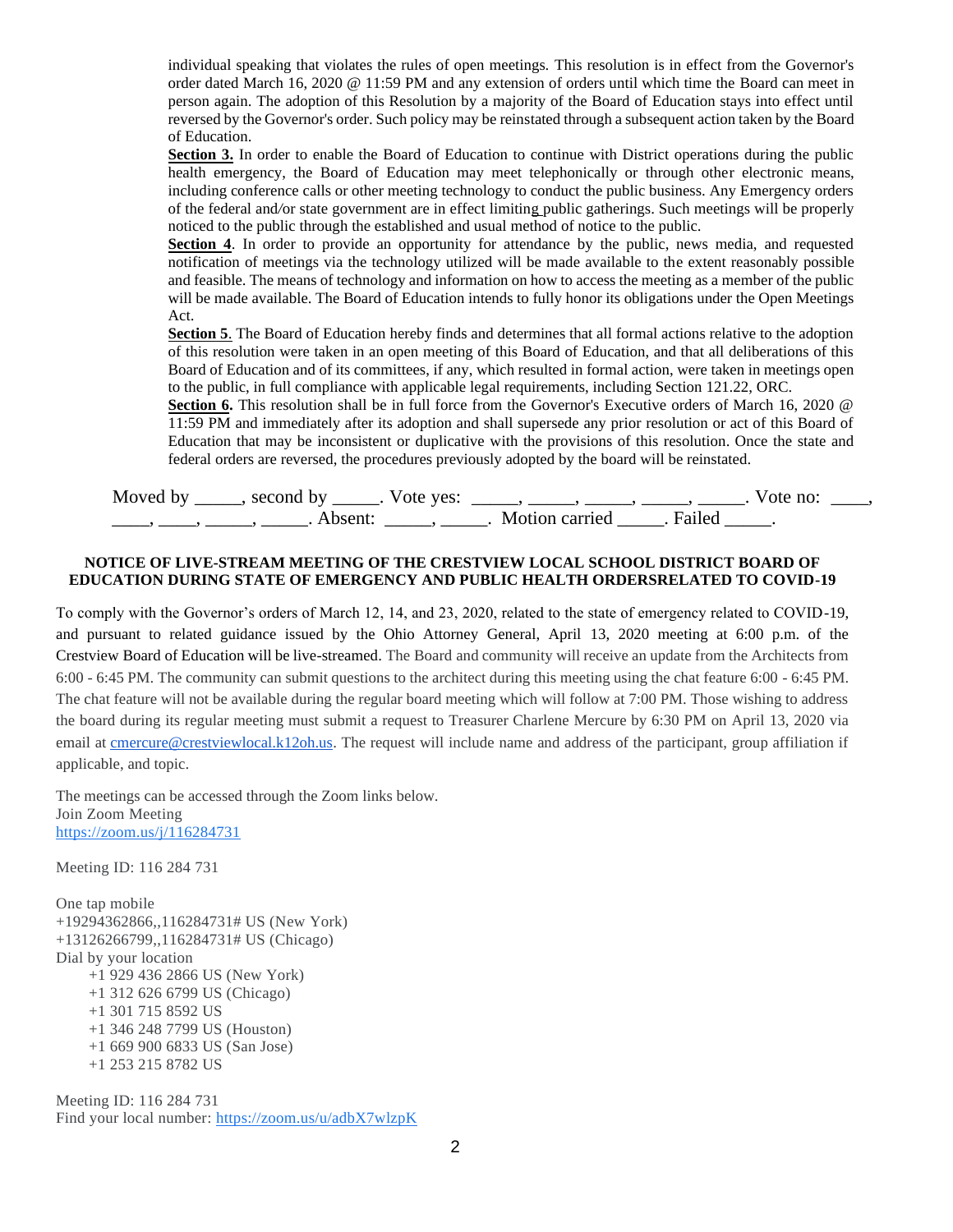## *COMMUNITY PARTICIPATION*

Architect

#### *PUBLIC PARTICIPATION*

Rebel Pride Awards

#### *STUDENT ACHIEVEMENT*

Crestview High School Students of the Month -  $9<sup>th</sup>$  – Russell Hetrick,  $10<sup>th</sup>$  – Naudia McCoy, 11<sup>th</sup> – Rachel Klem, 12<sup>th</sup> – Alexa Millhorn

#### *CONSENT AGENDA:*

 *You have before you a copy of the items considered for tonight's consent agenda, would any Board Member wish to remove any item to be considered separately?*

#### *Treasurer's Requests:*

- 1. The Board approve the minutes of the special board meeting and the regular meeting held March 11, 2020 and special board meeting held on March 19, 2020.
- 2. The Board approve to participate in the CompManagement 2021 Group Worker's Compensation Program beginning January 1, 2021 through December 31, 2021 at a cost of \$355.00.
- 3. The Board authorizes the Treasurer to request advances for real estate taxes from Columbiana County Auditor.
- 4. The Board approve the Appropriation modifications and amended certificate for FY2020.
- 5. The Board approve trade in Bus VIN# 1HVBBAAN71H413713 2001 International 3800.

#### *Superintendent's Requests:*

1. The Board approve the following PPE items that were donated to Columbiana County Emergency Management Agency due to Coronavirus epidemic 2020 on March 26, 2020:

> From Nurses office: 7 boxes of alcohol prep pads, 15 boxes Benzalkonium chloride antiseptic towelettes, 2 boxes molded surgical masks, 6 boxes Alpha Air high filtration masks, 5 boxes large gloves, 1 box medium gloves, 1 case BZK antiseptic wipes and 1 box N95 masks.

> From CHS Science: 10 boxes gloves – multiple sizes, 4 bottles isopropyl alcohol, 30 goggles, 2 bottles of disinfectant and antiseptic wipes From CMS Science: boxes of gloves

2. The Board approve a resolution authorizing membership to the Ohio High School Athletic Association for Crestview High School and Crestview Middle School. It is agreed that these schools will conduct their athletics in accordance with the Constitution, Bylaws, Regulations, and Interpretations and decisions of the Ohio High School Athletic Association. Resolution shall remain in effect for the 2020-21 school year.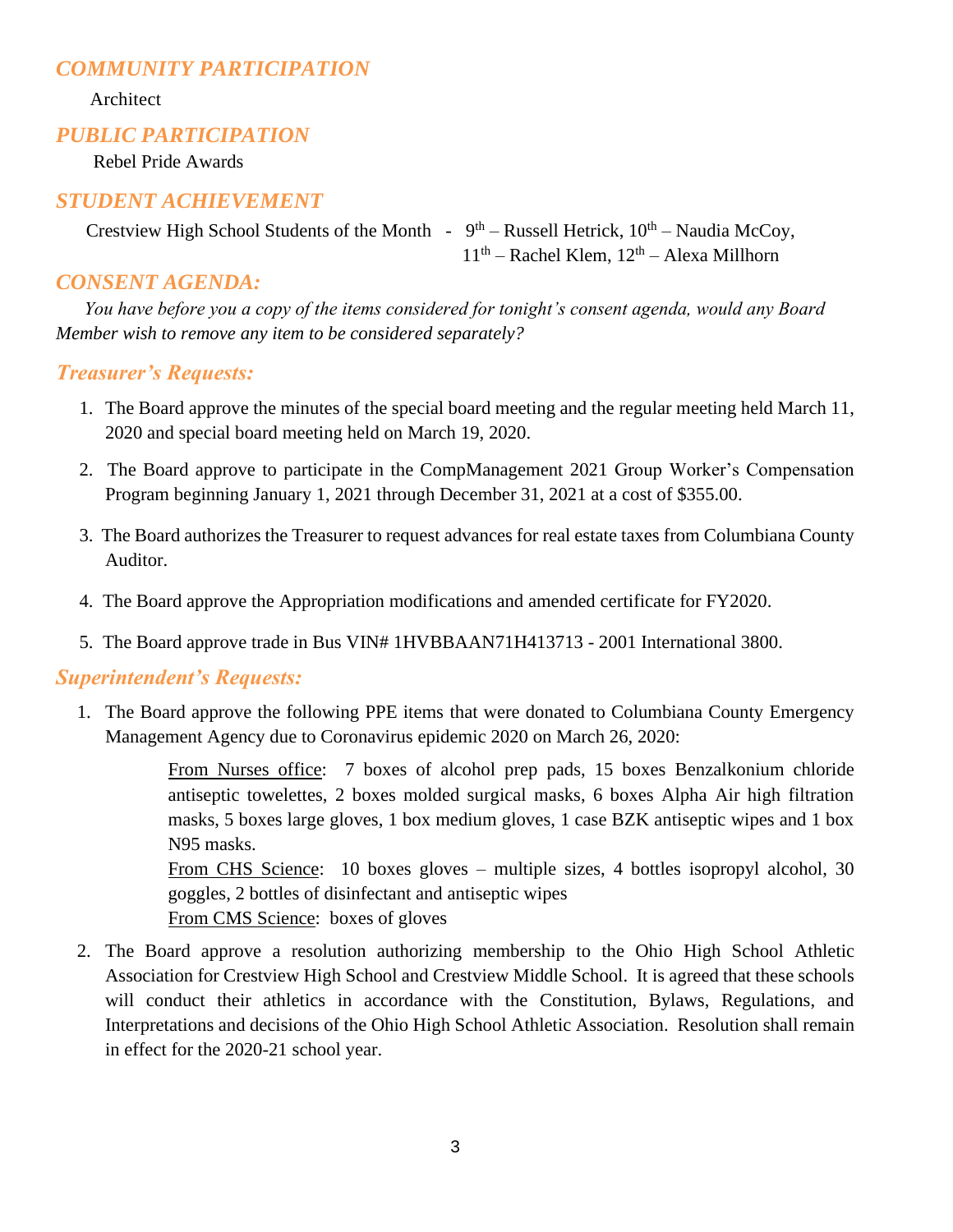3. The Board employ the following licensed personnel on a one (1) year limited contract basis for the 2020-21 school year according to the salary schedule as recommended by Matthew T. Manley, Superintendent, all required reports are on file:

Sarah Bacon – CES Intervention Specialist

 4. The Board grant a pupil activity contract to the following nonteaching personnel for the 2019-20 school year as per salary schedule for the assignments designated pursuant to O.R.C. 3313.53; all required reports are on file:

Alexis Gates – Freshman Boys Basketball Coach

## **END of CONSENT AGENDA**

Recommend the Board approve the consent agenda as presented:

Moved by  $\_\_\_\$ , second by  $\_\_\_\$ to approve consent agenda. Vote yes:  $\_\_\_\_\_\_\_\_\_\_\_\_\_\_$ \_\_\_\_\_\_. Vote no: \_\_, \_\_\_\_\_, \_\_\_\_\_, \_\_\_\_\_, Absent: \_\_\_\_\_, \_\_\_\_\_. Motion carried \_\_\_\_\_. Failed

## *Treasurer's Requests/Recommendations not included in Consent Agenda:*

1. Recommend: The Board approve financial reports and investments as prepared and presented.

| Moved by | , second by | Vote yes: |                |        | Vote no: |
|----------|-------------|-----------|----------------|--------|----------|
|          | Absent:     |           | Motion carried | Failed |          |

2. Recommend: The Board approve payment to Holabird & Root, LLC in the amount of \$126,034.65.

Moved by \_\_\_\_\_, second by \_\_\_\_\_. Vote yes: \_\_\_\_\_, \_\_\_\_\_, \_\_\_\_\_, \_\_\_\_\_, \_\_\_\_\_. Vote no: \_\_\_\_, \_\_\_\_\_, \_\_\_\_\_, \_\_\_\_\_\_\_. Absent: \_\_\_\_\_\_, \_\_\_\_\_\_. Motion carried \_\_\_\_\_. Failed \_\_\_\_\_.

3. Recommend: The Board accept donations from:

\_\_\_\_\_.

| a. Tony Dattilio                                                                               | \$1,000.00 to Turf Campaign Fund        |
|------------------------------------------------------------------------------------------------|-----------------------------------------|
| b. Scott & Sue Bryarly                                                                         | \$ 200.00 to Turf Campaign Fund         |
| c. Youngstown Oxygen & Welding Supply                                                          | \$1,000.00 to Turf Campaign Fund        |
| d. E.J. Bognar, Inc.                                                                           | \$1,000.00 to Turf Campaign Fund        |
| e. Salem Regional Medical Center                                                               | \$1,000.00 to Turf Campaign Fund        |
| f. D.J. & Tina Yanssens & Family                                                               | \$2,500.00 to Turf Campaign Fund        |
| g. New Waterford Fire Department                                                               | \$ 500.00 to Turf Campaign Fund         |
| h. James & Kimberly Gilbert                                                                    | \$ 200.00 to Turf Campaign Fund         |
| i. Katelyn Dickey                                                                              | \$5,000.00 to Turf Campaign Fund        |
| j. Charities Aid Foundation of America                                                         | \$2,425.75 to CHS Public School Support |
| k. Crestview Touchdown Club                                                                    | \$4,535.00 for Wrestling Mat            |
| Moved by _____, second by ______. Vote yes: _____, _____, _____, _____, _____. Vote no: _____, |                                         |
| $\dots, \dots, \dots, \dots$ Absent: $\dots, \dots$ Motion carried $\dots$ . Failed $\dots$ .  |                                         |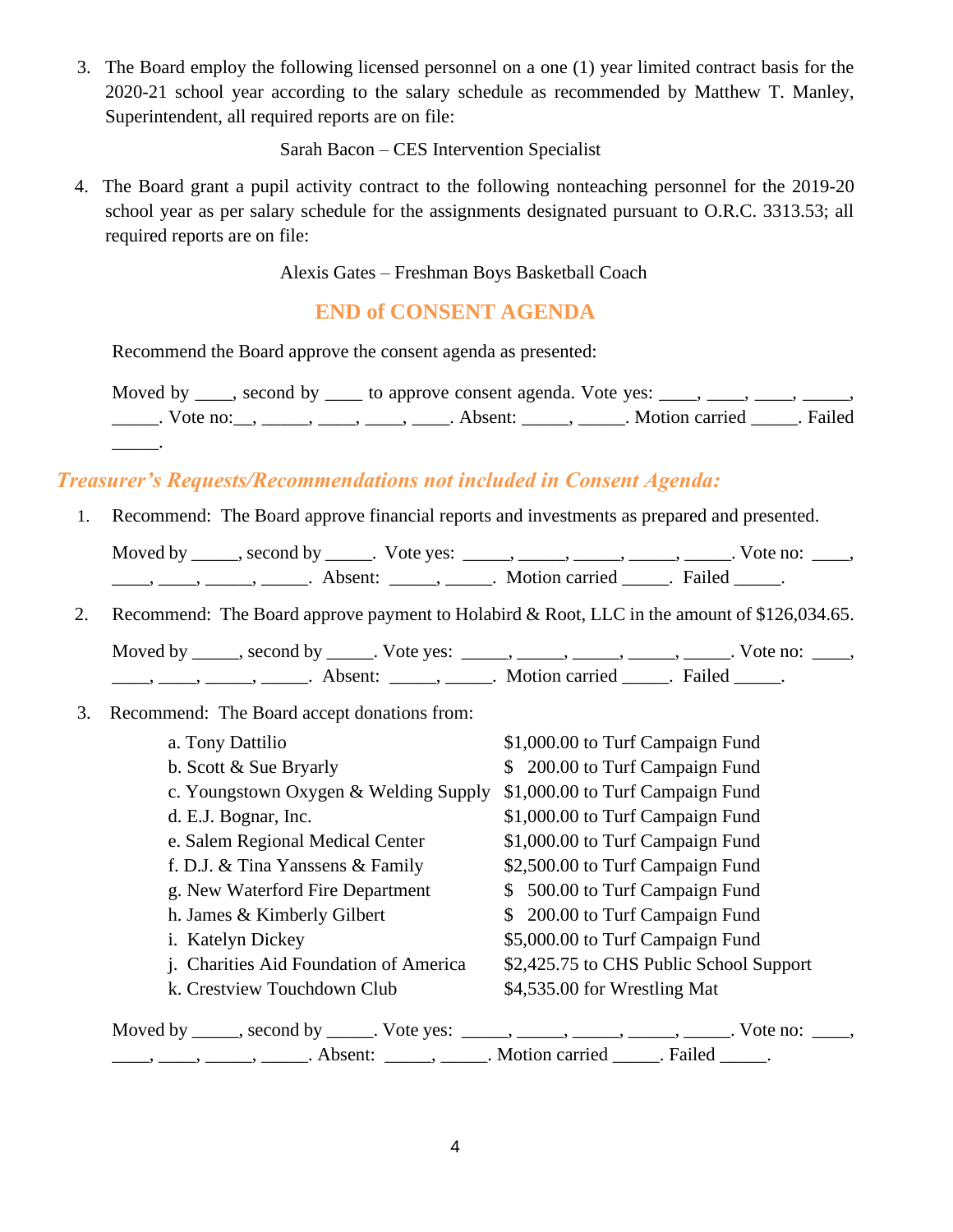## *Board Reports:*

| 1. Career Center Report               | Mr. Wellman       |
|---------------------------------------|-------------------|
| 2. Student Achievement Liaison Report | Mr. Hively        |
| 3. Legislative Report                 | Mr. Straney       |
| 4. Student Board Member Report        | Mr. McGoogan, Jr. |
|                                       |                   |

#### *Board Committee Reports:*

| 1. Buildings & Grounds | Dr. Miller    |
|------------------------|---------------|
| 2. Athletic Council    | Mr. Dattilio  |
| 3. Personnel           | Mrs. Wellman  |
| 4. Finance Audit       | Mr. Dattilio  |
| 5. Policy              | Mrs. Dattilio |
| 6. Communications      | Mrs. Wellman  |
| 7. Insurance           | Dr. Miller    |
| 8. Business Advisory   | Mrs. Wellman  |

#### *Administrative Reports:*

| 1. Elementary School | Mrs. Dangerfield   |
|----------------------|--------------------|
| 2. Middle School     | Mrs. Lemaster      |
| 3. High School       | Mrs. Nappi         |
| 4. Special Education | Mr. Pancake        |
| 5. Athletic          | Mr. Cusick         |
| 6. Lunchroom         | <b>Miss Wilmes</b> |
| 7. Technology        | Mr. Miller         |
| 8. Transportation    | Mr. Burbick        |
| 9. Maintenance       | Mr. Radman         |

## **Superintendent's Report:** Mr. Manley

#### **Superintendent's Requests/Recommendations not included in Consent Agenda:**

 1. Recommend: The Board approve Memorandum of Understanding #2 with CEA for the 2018-21 negotiated CEA agreement.

#### **MEMORANDUM OF UNDERSTANDING #2 2018 - 2021 Contract**

This Memorandum of Understanding is made and entered into by and between the Crestview Local School District Board of Education (the "Board") and the Crestview Education Association (the "Association").

**WHEREAS,** the Board and the Association are parties to a Negotiated Agreement having a term of September 1, 2018 through August 31, 2021 (the "Agreement"); and

**WHEREAS,** the Board and the Association desire to amend the Agreement (as set forth hereinafter) to change and add to **Board Adopted Calendar**

**NOW, THEREFORE,** the Board and the Association agree to amend the Agreement as follows:

A. Teachers will read the book *Launch by John Spencer and AJ Julian* over the summer of 2020. (We will make every attempt to get the book in their hands in April) There will be no written work done over the summer for this book. The only requirement is that teachers read the book and are prepared to discuss the book at our opening meetings for 2020 - 2021 school year.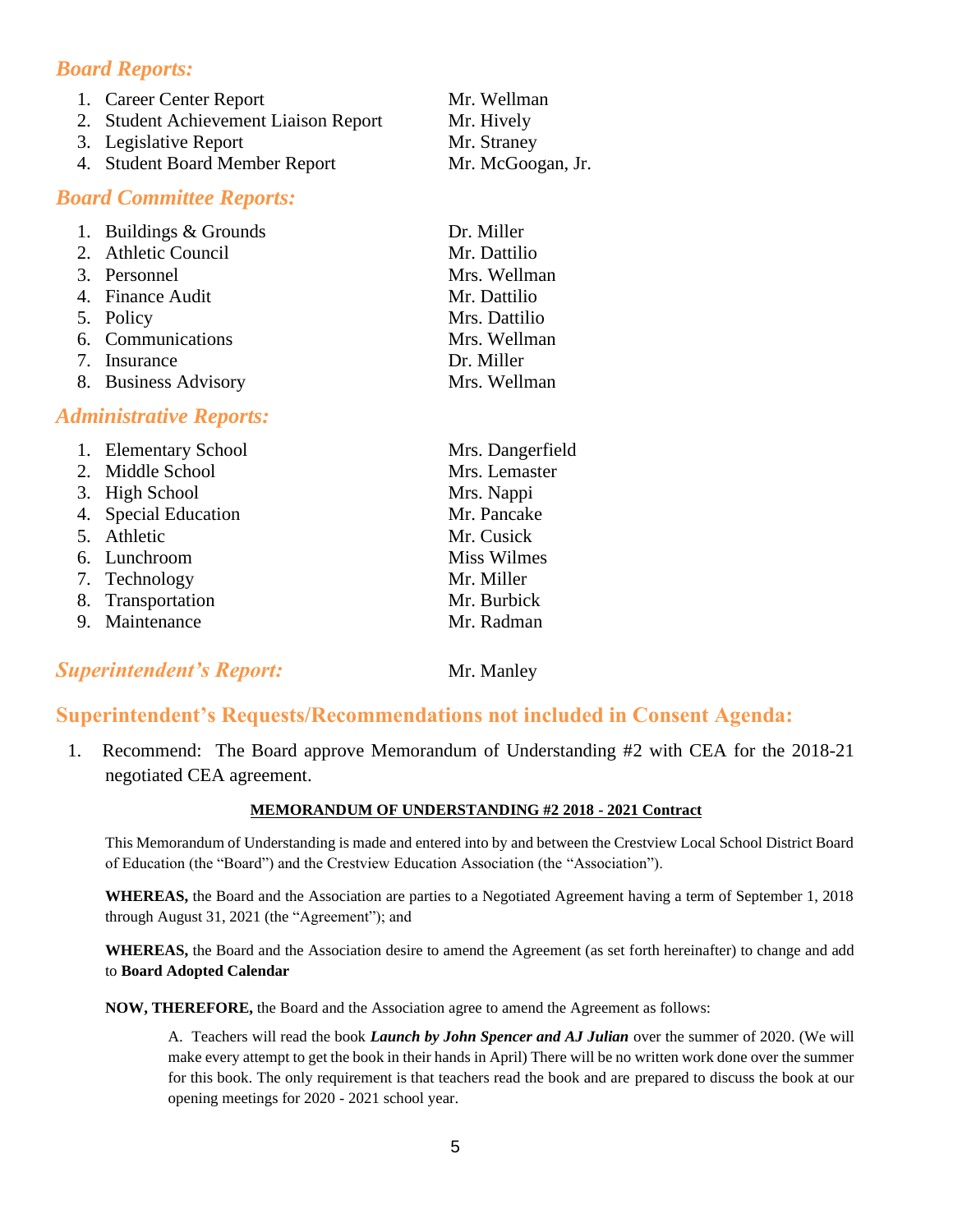B. In exchange for reading the book over summer, staff will NOT have to report to work on October 9, 2020 as listed on the adopted calendar.

C. Reading of the book will be compensated as the staff professional day scheduled for Friday, October 9, 2020.

D. An electronic version of the book will be given to each faculty member and paid for by the school district.

| Moved by second by . Vote yes: | $\overline{\phantom{a}}$ , $\overline{\phantom{a}}$ , $\overline{\phantom{a}}$ , $\overline{\phantom{a}}$ , $\overline{\phantom{a}}$ , $\overline{\phantom{a}}$ , $\overline{\phantom{a}}$ , $\overline{\phantom{a}}$ , $\overline{\phantom{a}}$ , $\overline{\phantom{a}}$ , $\overline{\phantom{a}}$ , $\overline{\phantom{a}}$ , $\overline{\phantom{a}}$ , $\overline{\phantom{a}}$ , $\overline{\phantom{a}}$ , $\overline{\phantom{a}}$ , $\overline{\phantom{a}}$ , | Vote no: |  |
|--------------------------------|----------------------------------------------------------------------------------------------------------------------------------------------------------------------------------------------------------------------------------------------------------------------------------------------------------------------------------------------------------------------------------------------------------------------------------------------------------------------------|----------|--|
| Absent <sup>.</sup>            | . Motion carried . Failed                                                                                                                                                                                                                                                                                                                                                                                                                                                  |          |  |

#### 2. Recommend: The Board waive the first reading of temporary policy for online learning due to COVID 19 and that the Board adopt this temporary policy as listed below:

**WHEREAS**, Ohio Revised Code §3313.48 mandates that a school district must be open for instruction with pupils in attendance for a minimum number of hours each school year; and

**WHEREAS,** Board Policy further requires that the District be open for instruction each school year for a minimum of 960 hours for students in grades kindergarten through six, and 1100 hours for students in grades seven through twelve; and

**WHEREAS,** R.C. §3313.482 authorizes a Board of Education to adopt a plan that permits students to make up and complete hours of instruction via online/remote learning in the event that schools are closed to students for a disease epidemic or other reasons, the Board has adopted a plan for the 2019-2020 school year; and

**WHEREAS,** House Bill 197 (2020), which was enacted on March 27, 2020 in response to the COVID-19 pandemic health emergency, authorizes the Crestview Local School District Board of Education ("Board of Education") to adopt a plan to provide for online learning opportunities for students to make up/complete an unlimited number of hours in lieu of attendance on days when buildings are not open to students during the 2019-2020 school year in compliance with any order issued by the Ohio Director of Health and/or a local board of health; and

**WHEREAS,** the Crestview Local School District Board of Education (hereafter the "Board") has developed a contingency plan in accordance with R.C. §3313.482 under which district students will make up any time missed through online instruction/remote learning that caused the district to fall below the minimum number of hours of instruction required by section 3313.48 of the Ohio Revised Code and Board Policy; and

**WHEREAS,** the Board further authorizes licensed staff including intervention specialist to provide instructional support and related services within the scope of their practice by electronic delivery method or telehealth communication to district students, including students who receive special education and related services under an Individualized Education Plan or Section 504 Services Plan, while the Director of Health's order to close schools to students remains in effect.

**WHEREAS**, the Board desires to adopt the following modifications to the plan that is currently in place for this school year.

**NOW, THEREFORE, BE IT RESOLVED** by the Board of Education of the Crestview Local School District that:

#### **SECTION I**

Pursuant to R.C. §3313.482 and House Bill 197 (2020), the Board of Education hereby authorizes the following plan to allow students of the Crestview Local School District to access and complete online/remote lessons in order to fulfill the required number of hours during the 2019-2020 school year:

- A. Each teacher shall develop a sufficient number of lessons equal to or greater than the amount of instructional time the student would receive for the days and hours of closure. A lesson shall be posted for each course that was scheduled to meet on a day that the school was closed.
- B. Teachers will submit the lessons to the building principal for approval on a weekly basis. The building principal will certify that the lessons are equal to or greater than the amount of instructional time the student missed.
- C. As soon as practicable, the appropriate administrator will direct staff about how to make lessons available through a district approved website or other technology portal.
- D. The teacher will be responsible for posting the lessons online. The teacher shall designate the order in which the lessons are to be posted on the web portal or website if another employee is responsible for posting them on the teacher's behalf.
- E. Teachers will regularly assess the progress of students and will update or replace such lessons as necessary throughout the remainder of the school year based on the results of the assessments.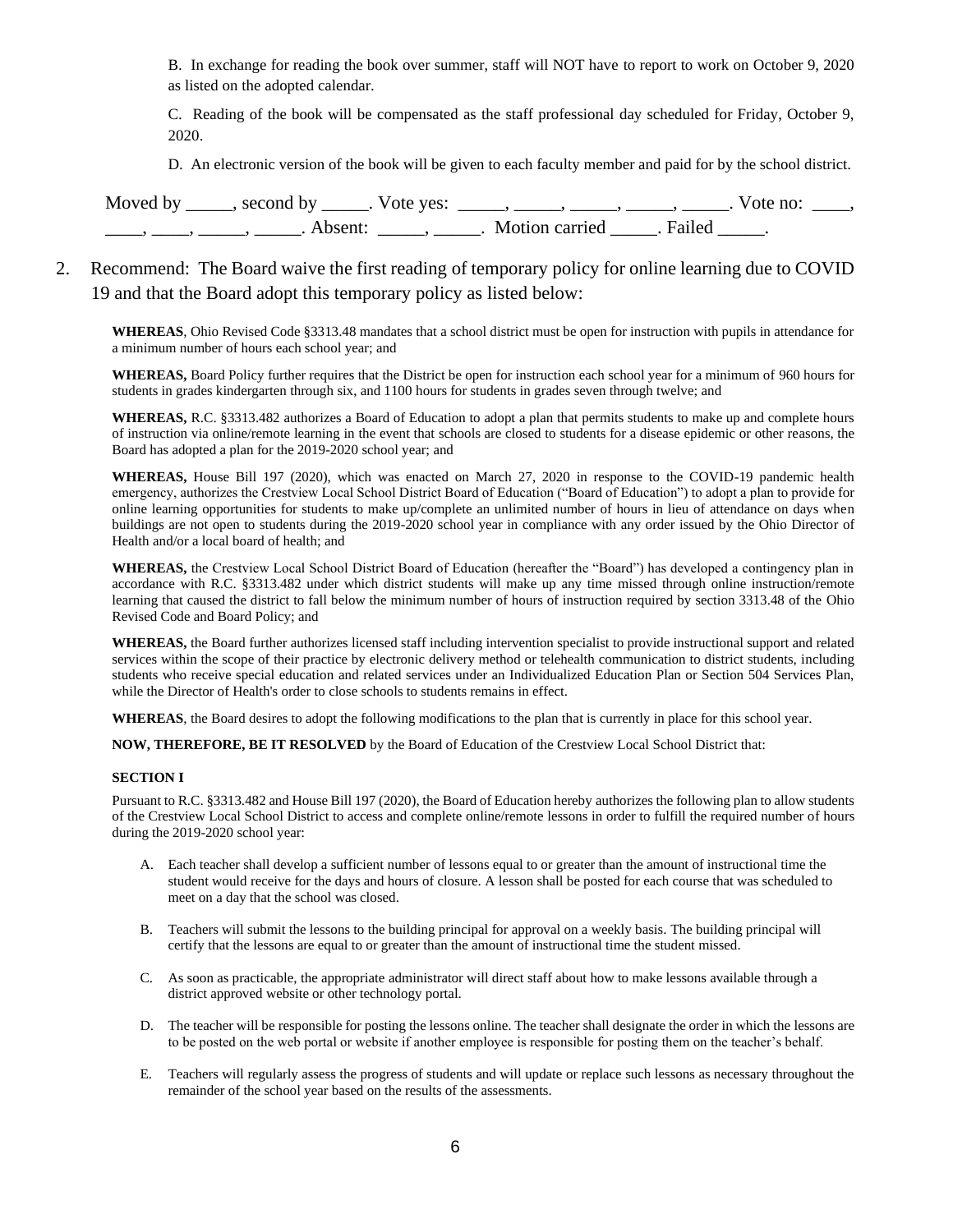- F. Each student enrolled in a course for which a lesson or assignment is posted shall be granted a two-week period from the date of posting to complete the lesson/assignment. If the student does not complete the lesson/assignment within this time period, the student may receive an incomplete or failing grade unless the student provides a sufficient reason to the teacher justifying why they failed to complete the lesson/assignment.
- G. For students who experience difficulty accessing the online material or who do not have access to a computer. The Board of Education hereby authorizes "blizzard bags" as needed, which are paper copies of the lessons/assignments posted. Teachers shall prepare paper copies approximating the content of the online lessons and shall update such paper copies when updating any of the online lessons. Blizzard bags will be distributed (Parent Pick-Up, and or Delivery and or Mail). Printed copies of any graded lessons or assignments will be included in the blizzard bags. Students utilizing this option will be granted two weeks from the date after picking them up to return completed lessons/assignments to their assigned building. If the student does not complete the lesson/assignment within this time period, the student will receive an incomplete or failing grade unless the student provides a sufficient reason to the teacher justifying why they failed to complete the lesson/assignment.
- H. Licensed staff including intervention specialists may provide instructional support and related services within the scope of their practice by electronic delivery method or telehealth communication to any district students, including students who receive services under Individualized Education Plans or Section 504 Services Plans, while the Director of Health's order to close schools to students remains in effect.
- I. The District intends to meet its obligation to provide all students, including children with disabilities, equal access to curriculum and services during an extended school closure in accordance with state and federal law. Each building will notify parents about who they may contact if students are unable to access or participate in the program remotely because of a disability-related or other reason so that the District can explore alternative methods of instruction and possible accommodations.
- J. This plan includes the written consent of the teacher's employee representative as designated under division (B) of section 4117.04. Such consent is on file in the official file of the Board of Education and is hereby incorporated into this plan as if specifically rewritten.

#### **SECTION II**

Should circumstances warrant a change in the plan during the 2019-2020 school year, this contingency plan may be amended by the Superintendent at any time in his or her discretion.

| Moved by | second by           | Vote yes: |                |        | Vote no: |
|----------|---------------------|-----------|----------------|--------|----------|
|          | Absent <sup>.</sup> |           | Motion carried | Failed |          |

3. Recommend: The Board award contract to Vasco Field Turf for turf installation at the football field at the price established by the (NCPA) National Cooperative Purchasing Alliance Program.

Moved by \_\_\_\_\_, second by \_\_\_\_\_. Vote yes: \_\_\_\_\_, \_\_\_\_\_, \_\_\_\_\_, \_\_\_\_\_, \_\_\_\_\_. Vote no: \_\_\_\_, ——, ——, ——, ——, Absent: \_\_\_\_, ——, Motion carried \_\_\_\_. Failed \_\_\_\_.

4. Recommend: The Board award the contract to The Nutrition Group for Food Service program management services for the 2020-21 school year.

Moved by \_\_\_\_, second by \_\_\_\_. Vote yes: \_\_\_\_\_, \_\_\_\_, \_\_\_\_, \_\_\_\_, \_\_\_\_. Vote no: \_\_\_\_\_, \_\_\_\_\_\_\_\_\_\_, \_\_\_\_\_, \_\_\_\_\_. Absent: \_\_\_\_\_, \_\_\_\_\_. Motion carried \_\_\_\_\_. Failed \_\_\_\_\_.

5. Recommend: The Board adopt the following changes to the 2019-20 school calendar as alternate dates for in person graduation due to COVID-19 if we are unable to graduate on May 17, 2020.

> Friday, June 26 @ 6:00 p.m. Sunday, August 2 @ 2:00 p.m. Sunday, September 6 @ 2:00 p.m. Sunday, December 27 @ 2:00 p.m.

Moved by \_\_\_\_, second by \_\_\_\_. Vote yes: \_\_\_\_\_, \_\_\_\_, \_\_\_\_, \_\_\_\_, \_\_\_\_. Vote no: \_\_\_\_\_, \_\_\_\_\_,  $\frac{1}{\sqrt{2}}$ ,  $\frac{1}{\sqrt{2}}$ ,  $\frac{1}{\sqrt{2}}$ ,  $\frac{1}{\sqrt{2}}$ ,  $\frac{1}{\sqrt{2}}$ ,  $\frac{1}{\sqrt{2}}$ ,  $\frac{1}{\sqrt{2}}$ ,  $\frac{1}{\sqrt{2}}$ ,  $\frac{1}{\sqrt{2}}$ ,  $\frac{1}{\sqrt{2}}$ ,  $\frac{1}{\sqrt{2}}$ ,  $\frac{1}{\sqrt{2}}$ ,  $\frac{1}{\sqrt{2}}$ ,  $\frac{1}{\sqrt{2}}$ ,  $\frac{1}{\sqrt{2}}$ ,  $\frac{1}{\sqrt{2}}$